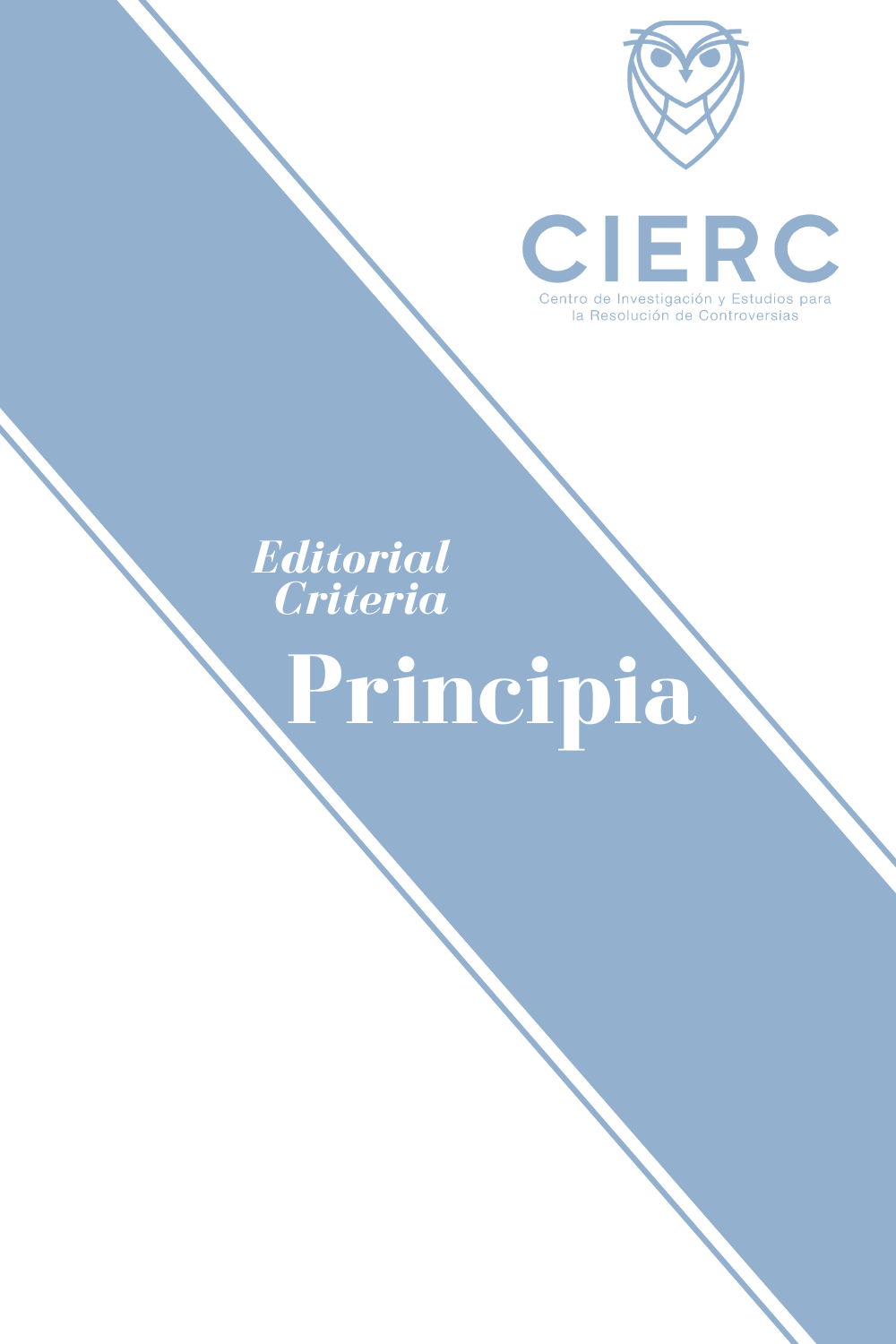# **Editorial Criteria for Submitting Academic Articles for Principia Journal of the Research and Studies Center for Dispute Resolution of Monteávila University**

# **I. About the articles:**

- 1. The papers submitted must be unpublished and comply with Principia's Code of Ethics.
- 2. The originals must be sent, within the call period, to the email address cierc@uma.edu.ve.
- 3. The manuscript must be accompanied by a brief summary in English and Spanish (if possible) of approximately 10 lines that summarize the content of the article. The summary should also include the keywords in English and Spanish (if possible).
- 4. A short summary of the author's resume should be included in a footnote.
- 5. The article must have: a summary; an introduction; a body and conclusions. (See appendixes "A" and "B")
- 6. It not allowed to highlight text in **bold**, *italics*, and/or underlined. Will only be allowed, when a verbatim quote from another text contains it.
- 7. Type and font size:
	- i. Typeface: Times New Roman both in the body of the text (title, paragraphs, tables and charts) and in the footnotes.
	- ii. Font size: 11 pt. in the body of the text (titles, paragraphs, tables and charts) and 9 pt in the footnotes.
- 8. The line spacing must be 1.5 in the body of the text (titles, paragraphs, tables and charts) and simple in titles with more than two lines, long citations - outside the paragraph - and in the footnotes.
- 9. Text alignment:
	- i. Chapter titles must be centered.
	- ii. The subtitles must be aligned to the left.

iii. Paragraphs, footnotes or at the end of the text must be justified (aligned both left and right). Except the first line of the paragraphs that will be indented 5 spaces (1.25 cm).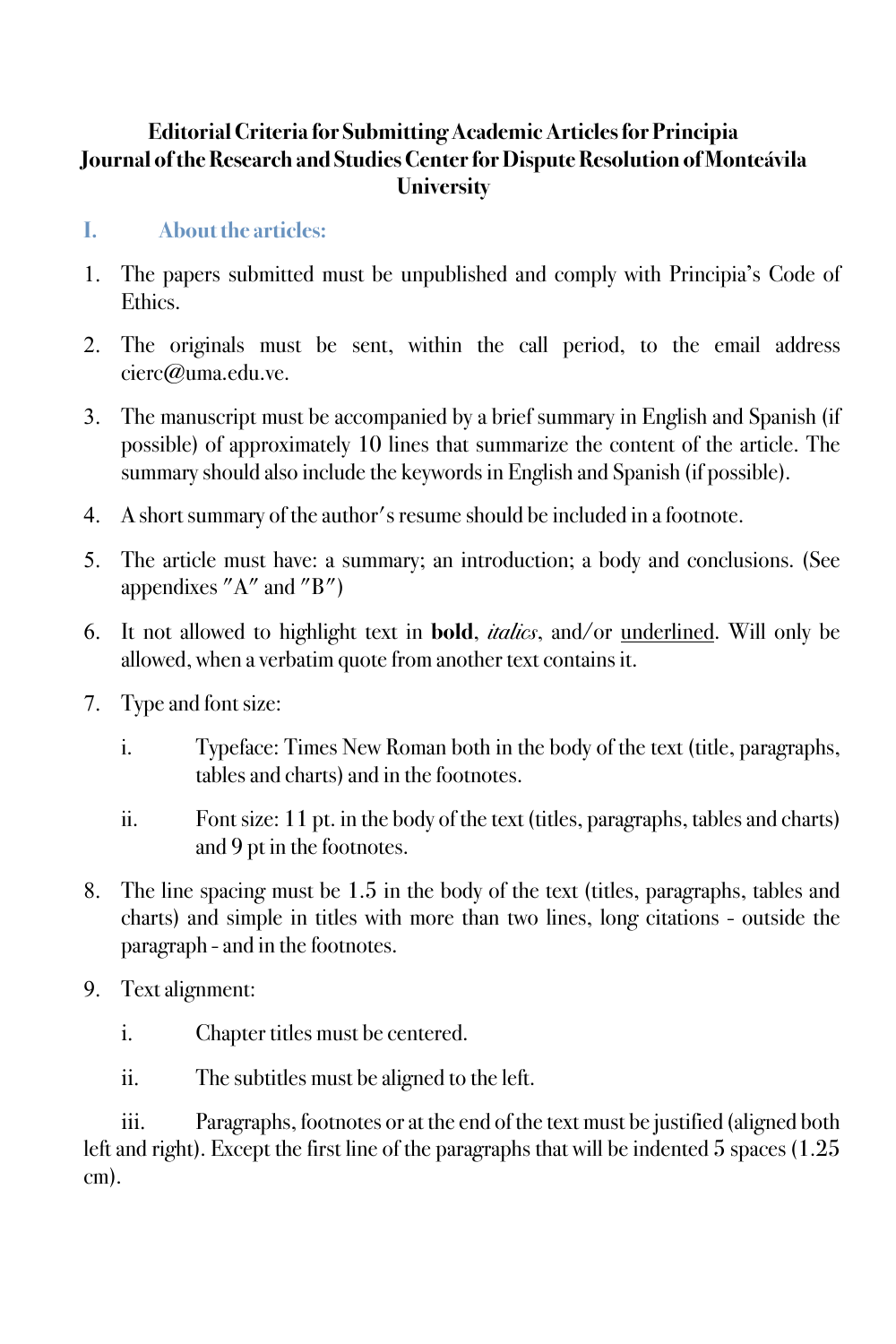- 10. Text programs: The articles must be delivered in Microsoft Word for PC format (versions 2003, 2007, 2010 or 2013). The text file must have the extension .doc or .docx (.rtf and .pdf are not accepted for the text file).
- **II. About citations, footers and references:** 
	- 1. References
	- i. Citation type: CHICAGO style in footnotes. It must be maintained throughout the text.
	- ii. CHICAGO style can be found at:

https://www.chicagomanualofstyle.org/tools\_citationguide/citationguide-1.html.

- iii. Quotes of less than 40 words must have the same format as the text (no difference) and must be between "quotation marks".
- iv. Quotes of more than 40 words must go in a separate paragraph with continuous indentation of 5 spaces and with single line spacing. This type of quote does not use quotation marks.
	- 2. Footnotes:
- v. In the footnotes use Times New Roman 9.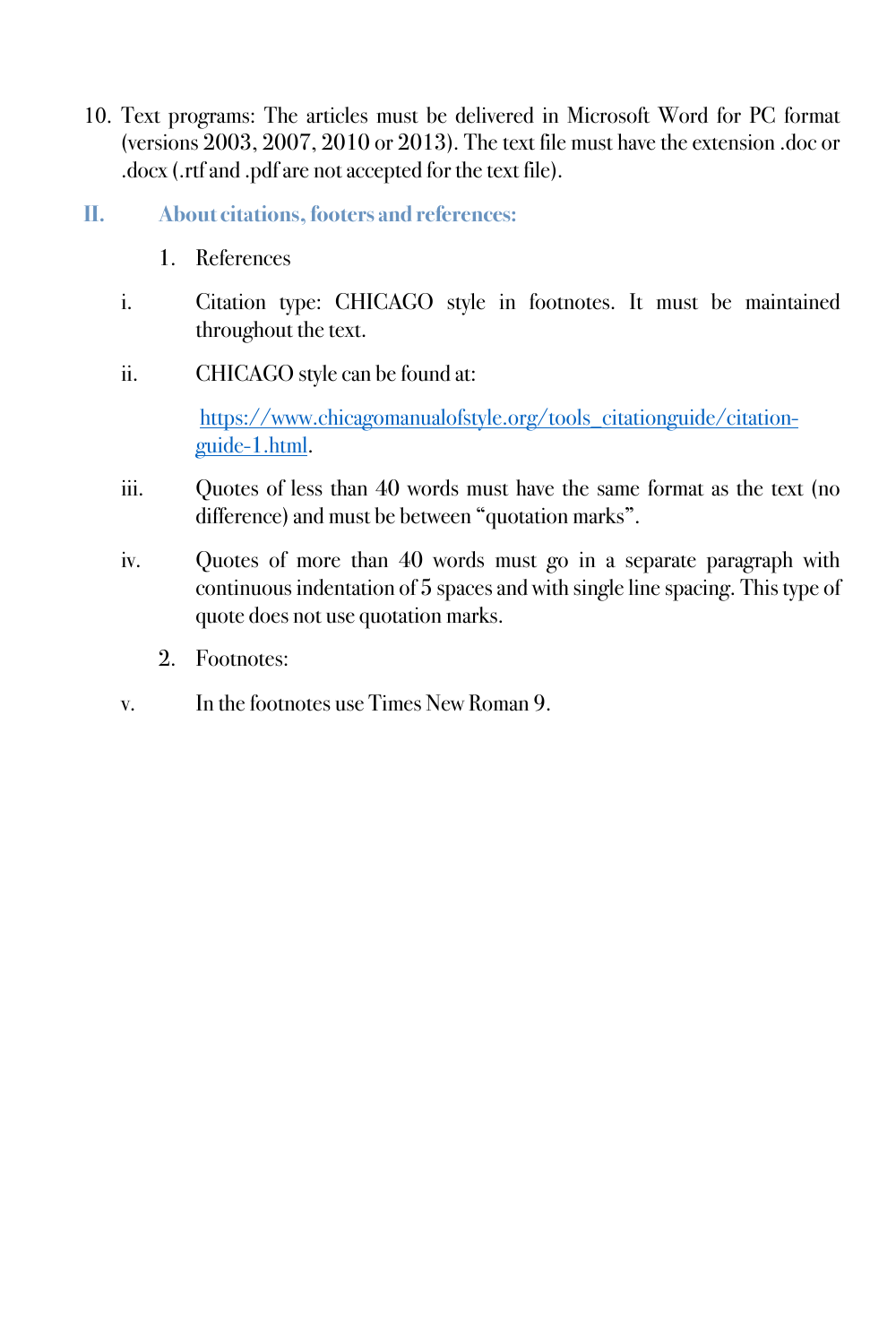# **Appendix "A"**

Front page of article template

# **TITLE OF THE ARTICLE**

Author<sup>1</sup>

Abstract

# XXXXXXXXXXXXXXXXXXXXXXXXXXXXXXXXXXXXXXXXX XXXXXXXXXXXXXXXXXXXXXXXXXXXXXXXXXXXXXXXXX XXXXXXXXXXXXXXXXXXXXXXXXXXXXXXXXXXXXXXXXX XXXXXXXXXXXXXXXXXXXXXXXXXXXXXXXXXXXXXXXXX XXXXXXXXXXXXXXXXXXXXXXXXXXXXXXXXXXXXXXXXX.

Keywords: XXX, XXX, XXX.

# **TITLE OF THE ARTICLE IN SPANISH**

Resumen

# XXXXXXXXXXXXXXXXXXXXXXXXXXXXXXXXXXXXXXXXX XXXXXXXXXXXXXXXXXXXXXXXXXXXXXXXXXXXXXXXXX XXXXXXXXXXXXXXXXXXXXXXXXXXXXXXXXXXXXXXXXX XXXXXXXXXXXXXXXXXXXXXXXXXXXXXXXXXXXXXXXXX XXXXXXXXXXXXXXXXXXXXXXXXXXXXXXXXXXXXXXXXX.

Palabras Clave: XXX, XXX, XXX.

<sup>&</sup>lt;sup>1</sup> Resume of the author (Times New Roman 9 pt.)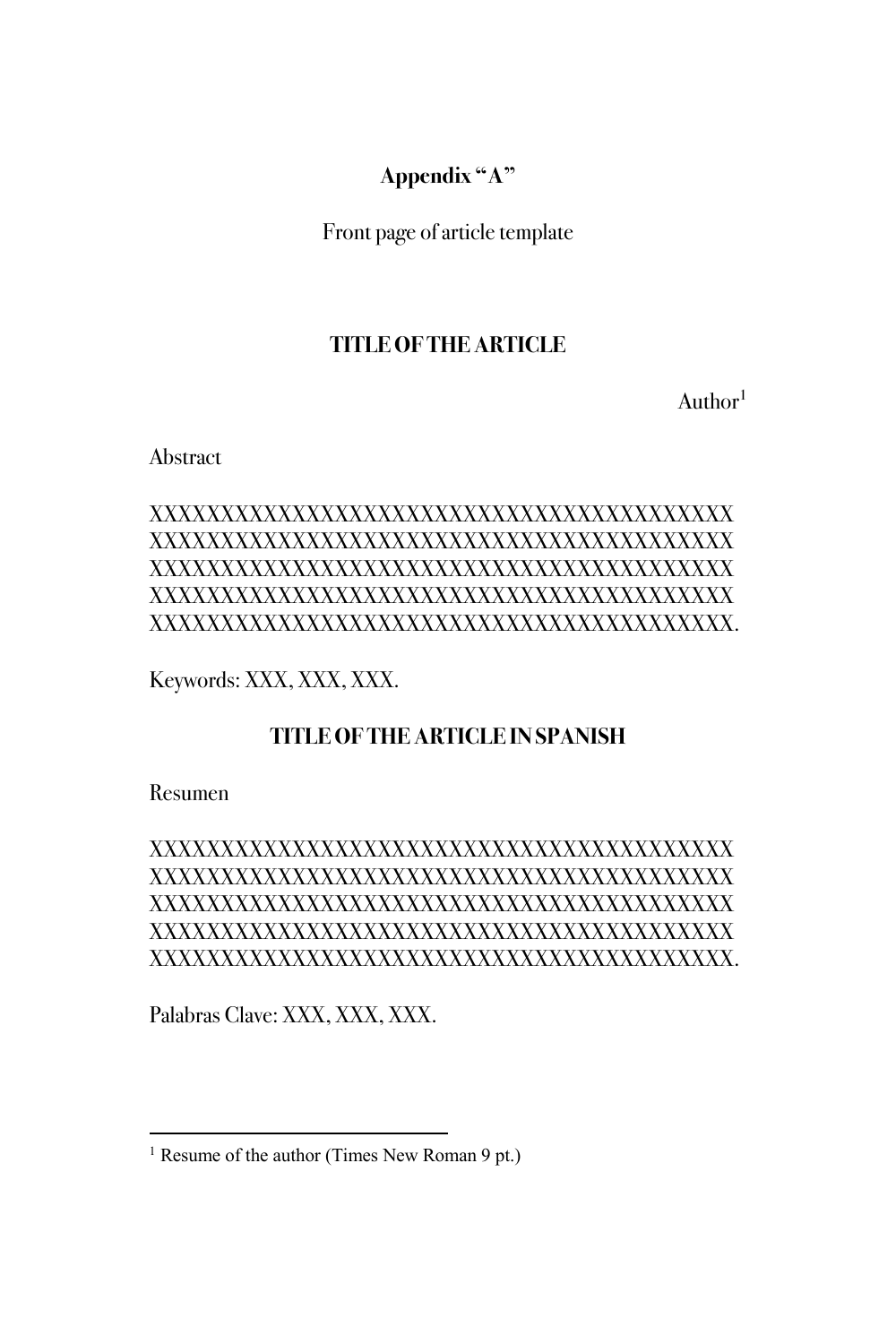#### **APPENDIX "B"**

Template of Article Structure

#### **INTRODUCTION**

# XXXXXXXXXXXXXXXXXXXXXXXXXXXXXXXXXXXXXXXXX XXXXXXXXXXXXXXXXXXXXXXXXXXXXXXXXXXXXXXXXX XXXXXXXXXXXXXXXXXXXXXXXXXXXXXXXXXXXXXXXXX XXXXXXXXXXXXXXXXXXXXXXXXXXXXXXXXXXXXXXXXX**.**

#### **(…)**

#### I**. TITLE OF CHAPTER**

Subtitle of chapter(s)

## XXXXXXXXXXXXXXXXXXXXXXXXXXXXXXXXXXXXXXXXX XXXXXXXXXXXXXXXXXXXXXXXXXXXXXXXXXXXXXXXXX XXXXXXXXXXXXXXXXXXXXXXXXXXXXXXXXXXXXXXXXX XXXXXXXXXXXXXXXXXXXXXXXXXXXXXXXXXXXXXXXXX XXXXXXXXXXXXXXXXXXXXXXXXXXXXXXXXXXXXXXXXX**.**

#### "XXXXXXXXXXXXXXXXXXXXXXXXXXXXXX XXXXXXXXXXXXXXXXXXXXXXXXXXXXX**."2**

## XXXXXXXXXXXXXXXXXXXXXXXXXXXXXXXXXXXXXXXXX XXXXXXXXXXXXXXXXXXXXXXXXXXXXXXXXXXXXXXXXX XXXXXXXXXXXXXXXXXXXXXXXXXXXXXXXXXXXXXXXXX XXXXXXXXXXXXXXXXXXXXXXXXXXXXXXXXXXXXXXXXX.

**(…)**

#### **CONCLUSIONS**

<sup>2</sup> References in footnotes.